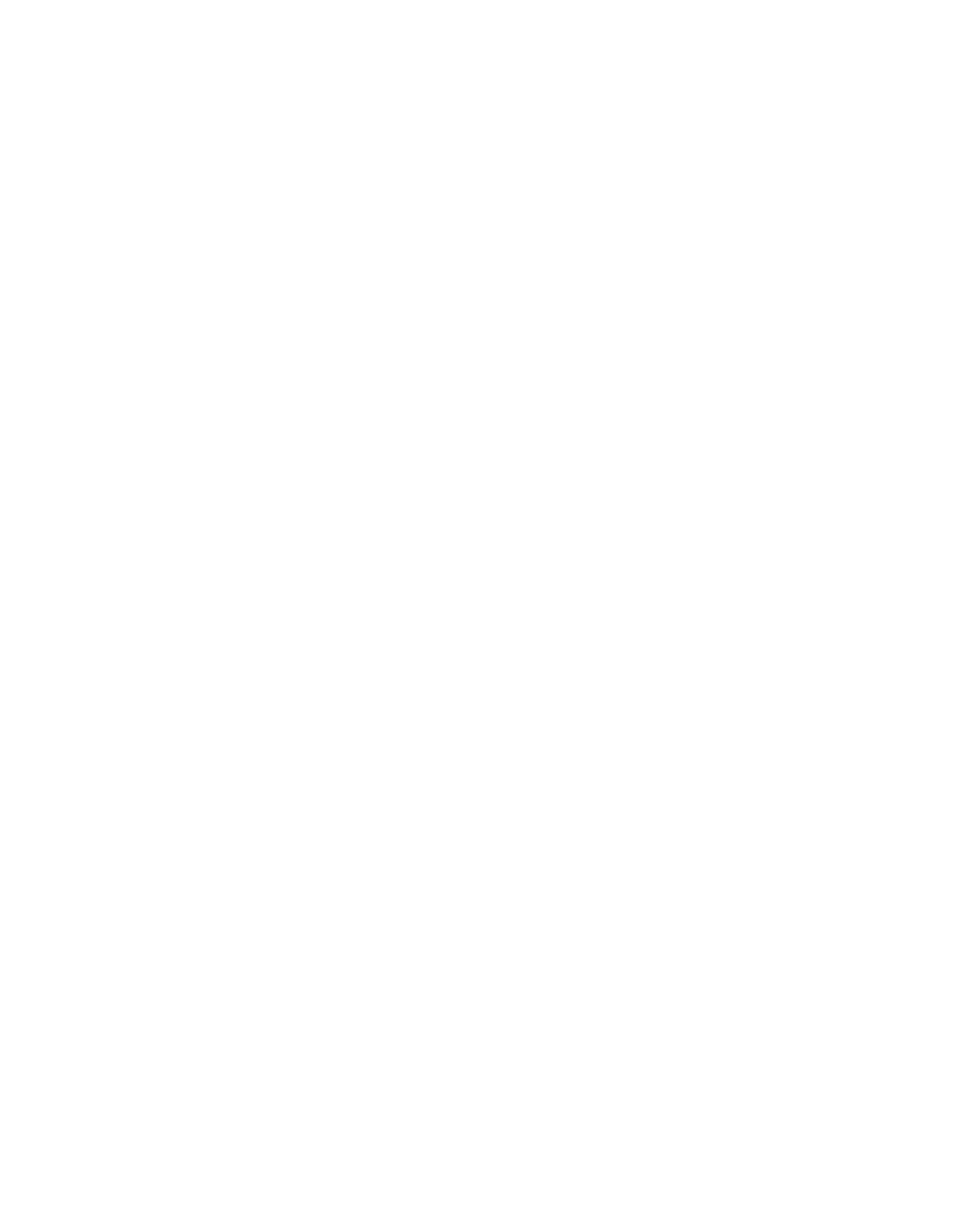

**Chittenden County Regional Planning Commission & City of Burlington PHASE A: PARKING MANAGEMENT MODEL**

# **CONTENTS**

| <b>TASK 1: DEFINE THE GEOGRAPHIC SCOPE OF THE</b> |  |  |  |  |  |  |  |
|---------------------------------------------------|--|--|--|--|--|--|--|
|                                                   |  |  |  |  |  |  |  |
|                                                   |  |  |  |  |  |  |  |
|                                                   |  |  |  |  |  |  |  |

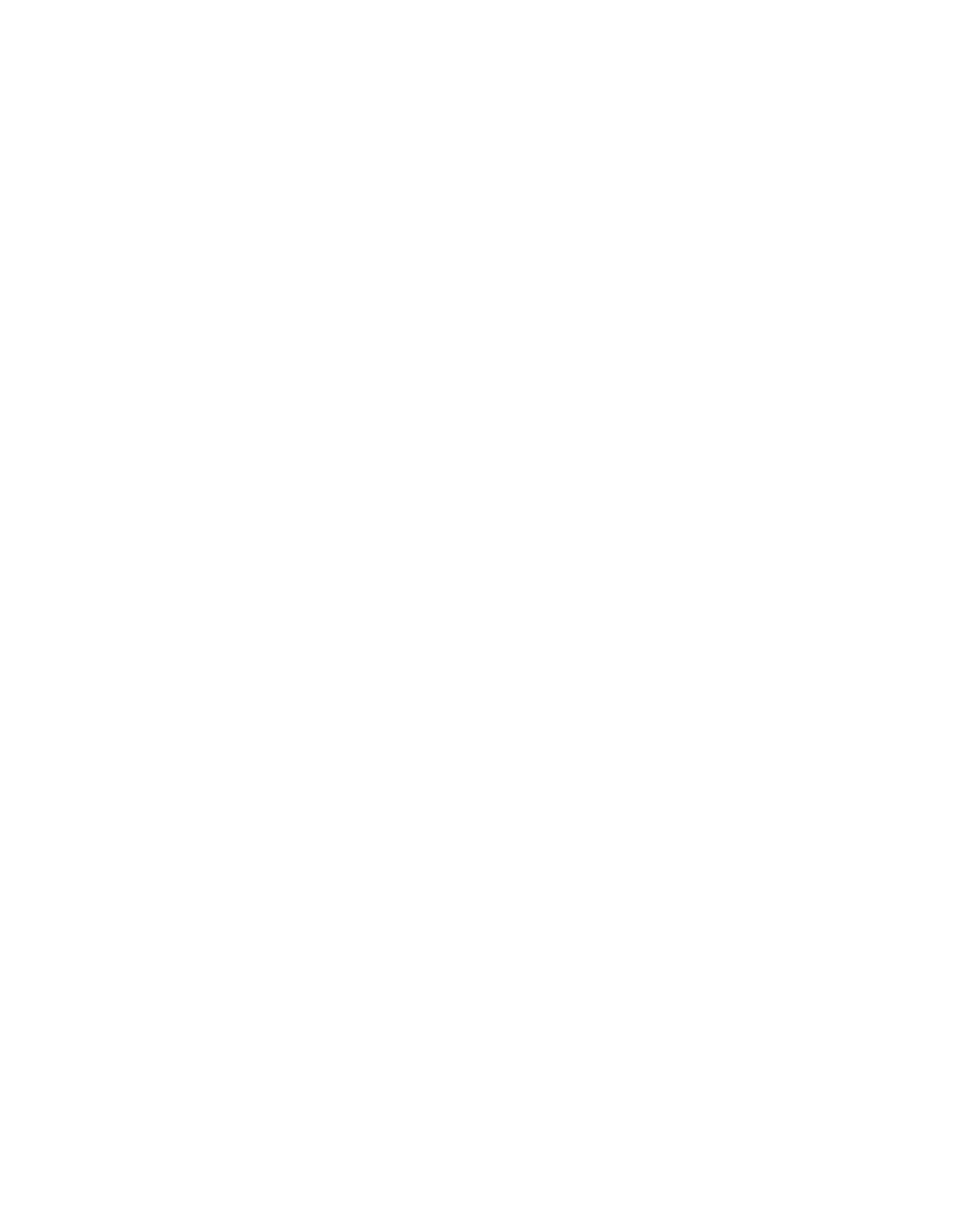# <span id="page-4-0"></span>**1.0 INTRODUCTION**

This proposal outlines the goals and objectives for a Parking Management Plan (PMP) for the Winooski Avenue Corridor between Pearl Street and Riverside Avenue in Burlington, Vermont. This work follows a comprehensive corridor study evaluating options to enhance multimodal capacity and safety in the corridor.

As directed by City Council, this PMP will:

- 1. Identify practical strategies for balancing parking supply and demand north of Pearl Street, with the goal of meeting essential parking needs while freeing up space for dedicated bike lanes; and
- 2. Convene a City Council Stakeholder Committee to approve this scope of work, methodology, and public engagement plan; receive periodic updates from the project team; review recommendations of the PMP; and approve the final PMP after its presentation to the Ward 2/3 Neighborhood Planning Assembly (NPA).

This PMP will provide a transparent and technically focused analysis on the demand for vehicle parking and how that demand may be managed through on-street and off-street parking spaces. RSG's Corey Mack will be the primary point of contact and project manager. RSG's familiarity with the issues in the corridor will maximize the efficiency of this PMP. RSG has engaged Desman Design Management (DESMAN), a firm devoted to parking issues, to advise on the development of the PMP. Andy Hill from Desman will be the primary point of contact from Desman. Andy will assist in facilitation, review analysis, and inform on management approaches. Both firms will be supported by additional technical staff.

This scope of work is specifically focused on the first phase (Phase A) of the PMP which involves creating a parking model for the corridor which can be called upon to inform the level of parking demand in the study area by accounting for how changes in land use may affect the demand for parking and as well as how changes in on-street and off-street availability affect the supply of parking.

## <span id="page-4-1"></span>**2.0 PROJECT APPROACH**

#### <span id="page-4-2"></span>**TASK 0: Project Initiation Meeting**

Convene the City Council-Stakeholder Committee (hereafter referred to simply as the "Committee") for a meeting with the City and the Chittenden County Regional Planning Commission (CCRPC) to approve the Phase A draft scope of work, the study area and schedule. The Committee will also review and provide feedback on the preliminary Phase B scope of work (a standalone scope of work).

The Committee meeting will cover topics such as what is a parking management plan, what does one typically consist of, the challenges during COVID regarding empirical observations, and why the suggested approach is recommended.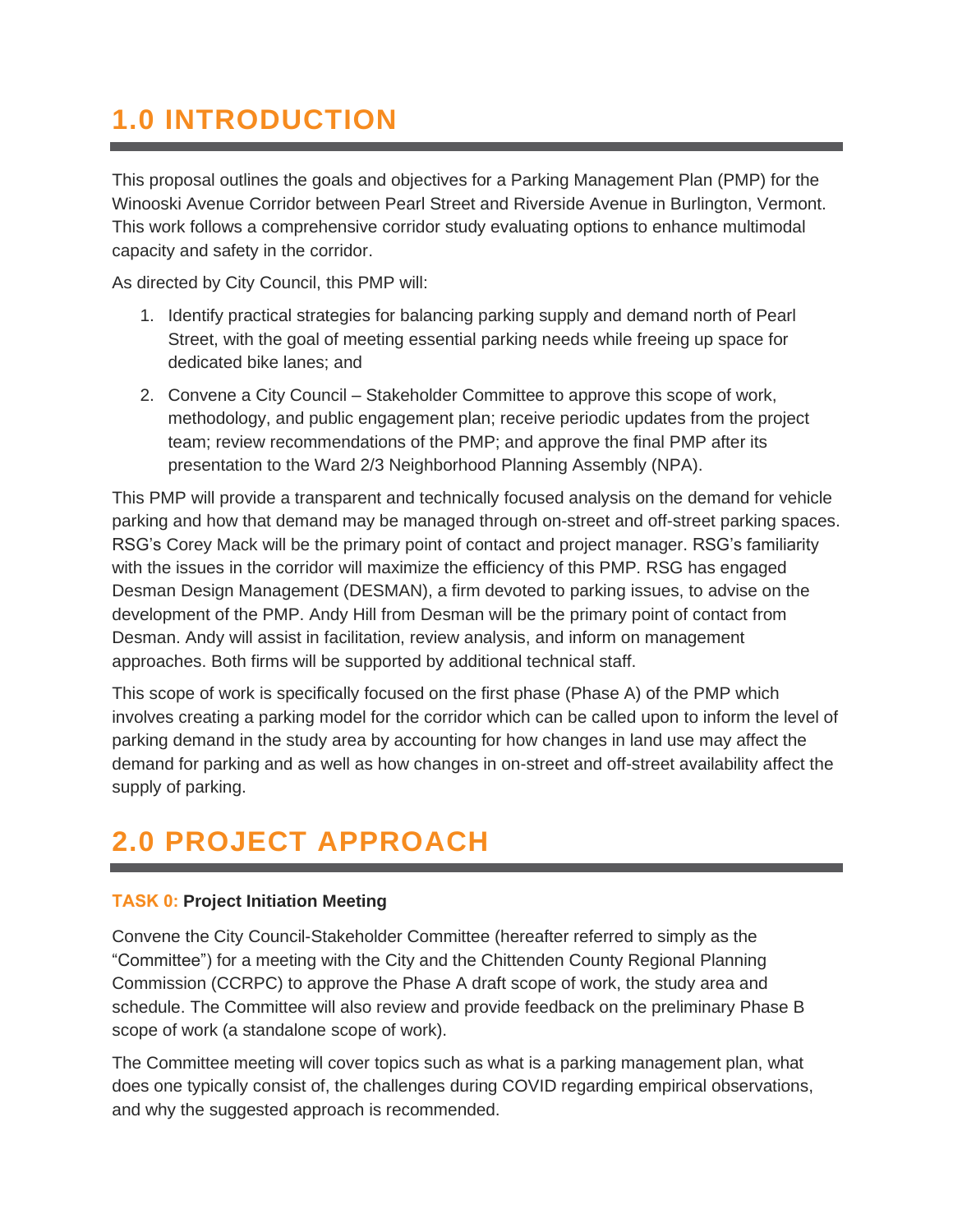RSG will prepare a draft presentation and draft Phase B scope of work in advance for the City and the CCRPC at least one week prior to the meeting.

<span id="page-5-0"></span>**Deliverable**: Meeting agenda, meeting notes, monthly progress reports.

## **2.1 PHASE A – DESKTOP PARKING MODEL**

#### **Overview**

<span id="page-5-1"></span>The first phase of the PMP will build a representation of the vehicle parking demand along the North Winooski Avenue corridor in a parking model using national parking data that will be adjusted to better reflect local Burlington conditions. Best practice guides from the Institute of Transportation Engineers (ITE) and the Urban Land institute (ULI) will inform the national data.



**FIGURE 1: NATIONAL PARKING DATA**

Available historical parking counts pre-COVID will be used to inform the calibration to local conditions. The project team will solicit available data from any sources, including publicly collected parking data from previous studies, and private parking lot data to help calibrate how local Burlington demand compares to national averages. Previous studies could include those conducted in Winooski, South Burlington, and Williston.

The Phase A parking model can proceed regardless of the effects of COVID and prior to any decisions about specific scenarios, evaluation, and prioritization processes. A parking model is used to evaluate parking demands of land uses across the time of day, day of week, and month of a year. The parking model accounts for how many vehicles may be typically associated with a specific land use across those points in time and how multiple land uses overlap in their parking demand.

Example data is shown in [Figure 2](#page-6-1) that demonstrates the parking demand for three specific user groups – residential, shopping customer and an employee of a retail store. The residential sees 100% of its demand at certain points of the day but the shopping centers see their peak during the middle of the day. The parking model layers all the individual land uses in the study area to understand the cumulative patterns and quantity of parking demanded.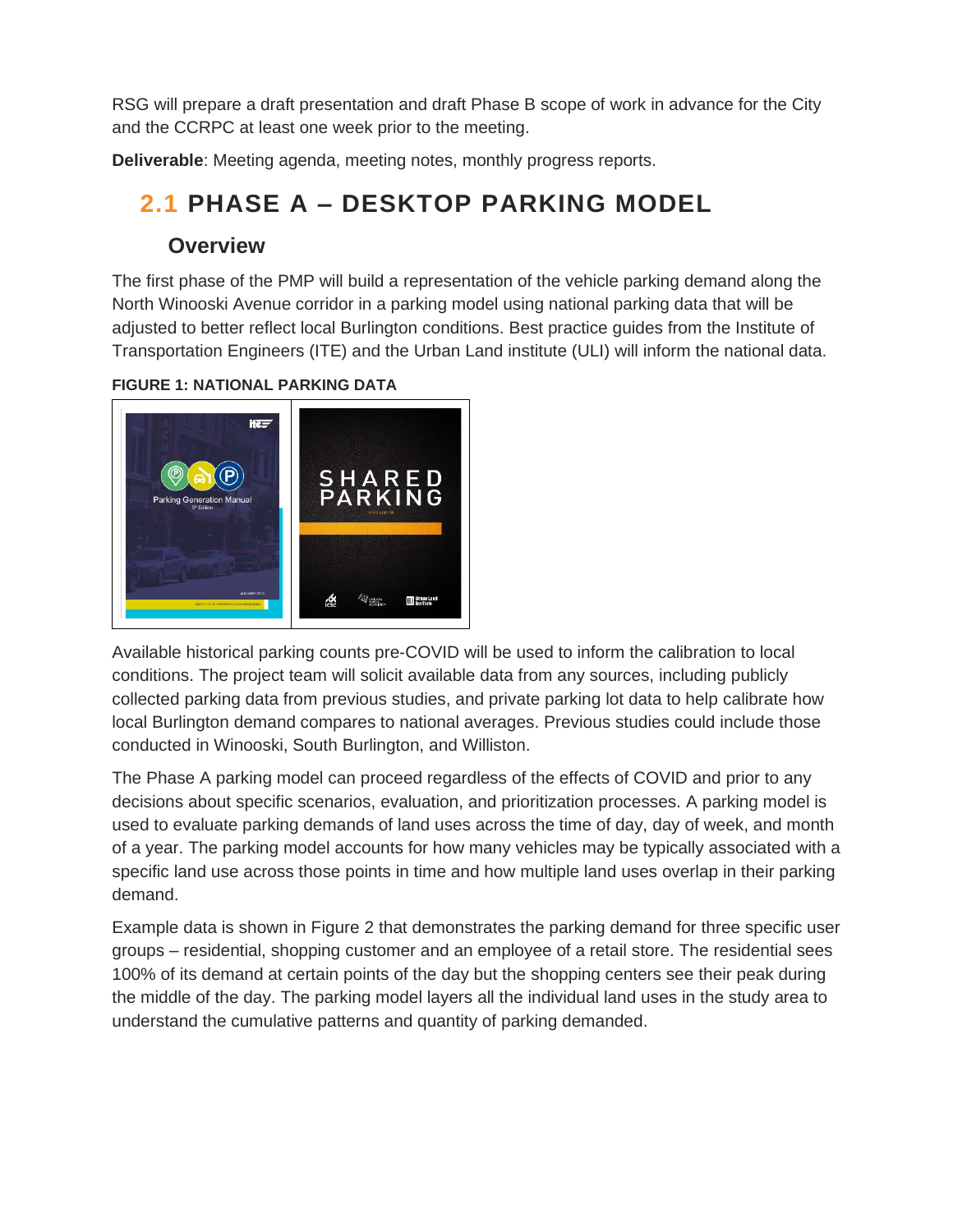

#### <span id="page-6-1"></span>**FIGURE 2: EXAMPLE SHARED PARKING CONCEPT**

*Source: RSG with ULI Data*

#### <span id="page-6-0"></span>**TASK 1: Define the Geographic Scope of the Study Area**

The geographic scope of the PMP will encompass the entire North Winooski Avenue section between Pearl Street and Riverside Avenue. Any segment within the corridor can be individually considered within the parking model. Each property will be analyzed individually as well as each segment of curb between street intersections.

The study area will include properties fronting Winooski Avenue and approximately one-block back. The study area will include the on-street and off-street parking lots (public and private). The proposed study area is shown in [Figure 3.](#page-7-1)

**Deliverable**: Confirm the geographic boundaries of the study area.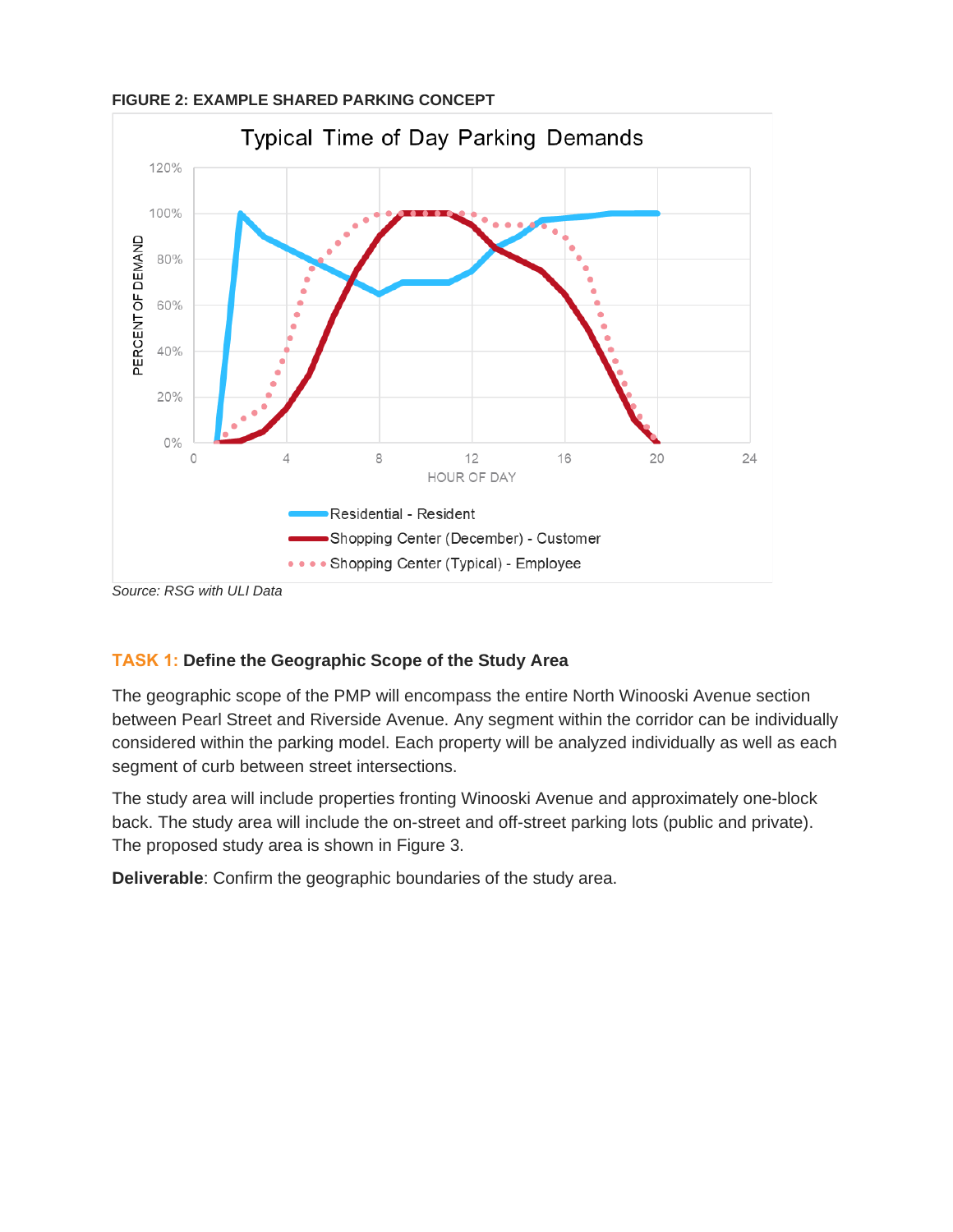<span id="page-7-1"></span>**FIGURE 3: PROPOSED STUDY AREA**



*Source: RSG using Google Earth background image*

#### <span id="page-7-0"></span>**TASK 2: Determine Existing Conditions**

#### *Parking Supply*

Count all parking spaces within the study area and identify the following attributes:

- On-street or off-street spaces (public and private, shared or reserved).
- Restrictions by time or use (loading, accessible, 15-minute).
- Georeferenced location, number of spaces, lot size or curb length.

This can be done within the office (desktop analysis) using orthophotos (e.g., Google Earth or other available platforms) as there is no underground parking or parking structures in the area aside from the Health Center. Each property in the study area will be evaluated and the supply and availability of vehicle parking will be analyzed and incorporated into the parking model.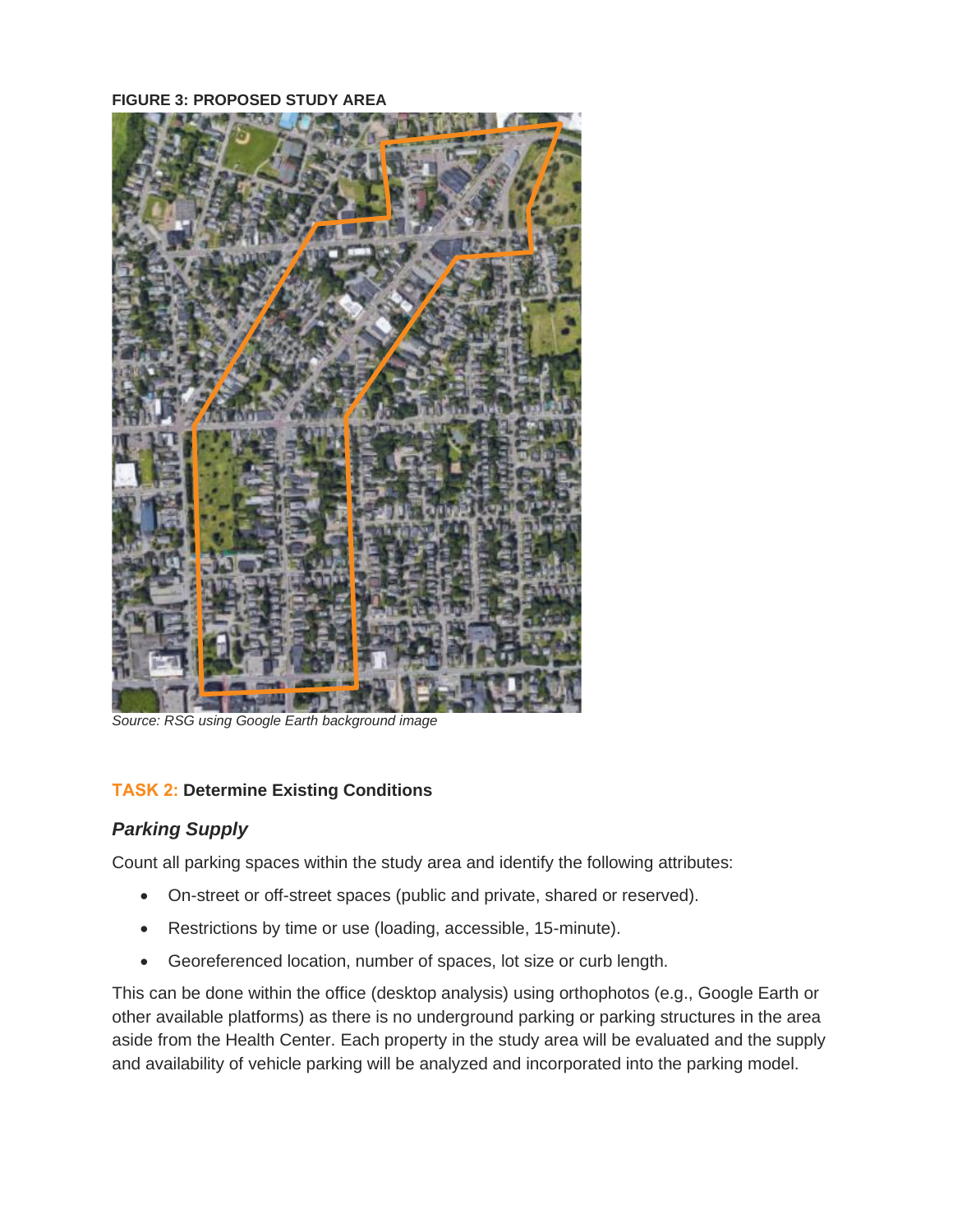In-field verification of the parking space counts can occur when doing actual ground counts in Phase B.

#### *Parking Demand*

Parking demand varies by time of day and season of the year. Different land uses have different peak demand times (as evidenced in [Figure 2\)](#page-6-1). This task includes several mechanisms to assess demand:

- a) Parking Analysis Model using national parking averages and local parking generators
- b) Calibrate the model with local pre-COVID data

#### Parking Analysis Model

RSG will perform a shared parking analysis using the ULI Shared Parking methodology to understand the parking demands in the area. This will require the following input data:



#### <span id="page-8-0"></span>**FIGURE 4: EMPLOYMENT AND HOUSING DATA**

RSG proposes using the

employment and housing data from the CCRPC Regional Model [\(Figure 4\)](#page-8-0). RSG will review the data and provide it to the City. The CCRPC may have more recent data which will be obtained for use in this study.

• The City will be responsible for reviewing the accuracy of the land use data inputs and approving them for use in this study.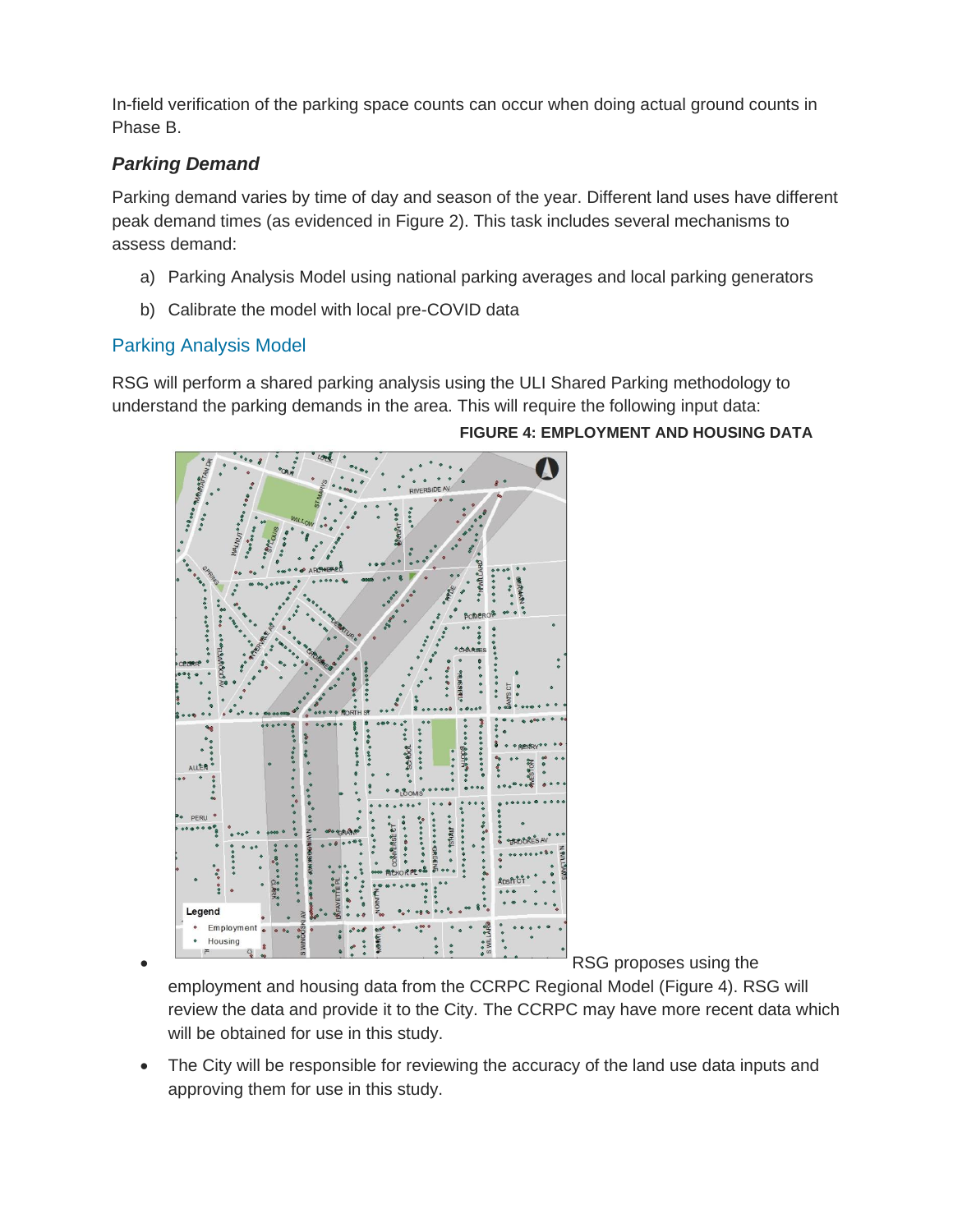- RSG will convert the land use and employment data into units consistent with the parking data inputs from ITE and ULI.
- The City shall review and approve for use the parking supply data that will be collected and developed in GIS. This review will consist of confirming quantity of parking, restrictions of the space (time of day, accessible, private vs. shared, etc.).

#### Calibrate Shared Parking Analysis

The parking model applies national average *Source: RSG with CCRPC Data*parking demands obtained from years of empirical observations included in the ITE Parking Generation Manual and ULI Shared Parking Manual. The national data will be the starting point for arriving at a locally specific parking rate.

Parking data collected during the Winooski Avenue corridor study and other parking studies in the city and region will be collected to update the national data with local parking rates. For example, if a previously collected study suggests that parking and trip generation demand is 80% of national data, then that will inform how the parking model should be adjusted for North Winooski Ave. The City and CCRPC will assist in the collection of this data. RSG will query Act 250 databases, previous publicly available studies, etc. Off-street parking demand in the corridor will be the most difficult data to identify. The project team will use professional judgement, past observations, and any other information about how much off-street parking demand occurs in the corridor.

Given the reality that COVID will have lasting effects and alter travel behavior for the foreseeable future, starting with the national averages and then making adjustments is the only viable option to advance this work within the next two years. Observations can inform how behaviors, including parking demand, change and stabilize over the coming year and the parking model can be re-calibrated as necessary.

#### Evaluate the Data

The parking model will be used to compare the existing parking demand to the existing parking supply. The output from the parking analysis will provide information on the estimated level of 'demand' for the many parking areas (on street parking location as well as the off-street parking lots) and identify where and when (during the day) there might be areas of excess supply or where demand may exceed supply.

The goal is to develop a better sense of the parking demands from the local land uses and how actual parking demand is generated and how / where it is being met. The final draft parking model will be reviewed with the Committee.

**Deliverables**: Technical memo including the model results of the existing parking supply and demand. The memo will include what assumptions were made with the national data and what efforts were made to calibrate the data to local conditions. A meeting with the Committee to present the draft technical memo with a presentation of the analysis.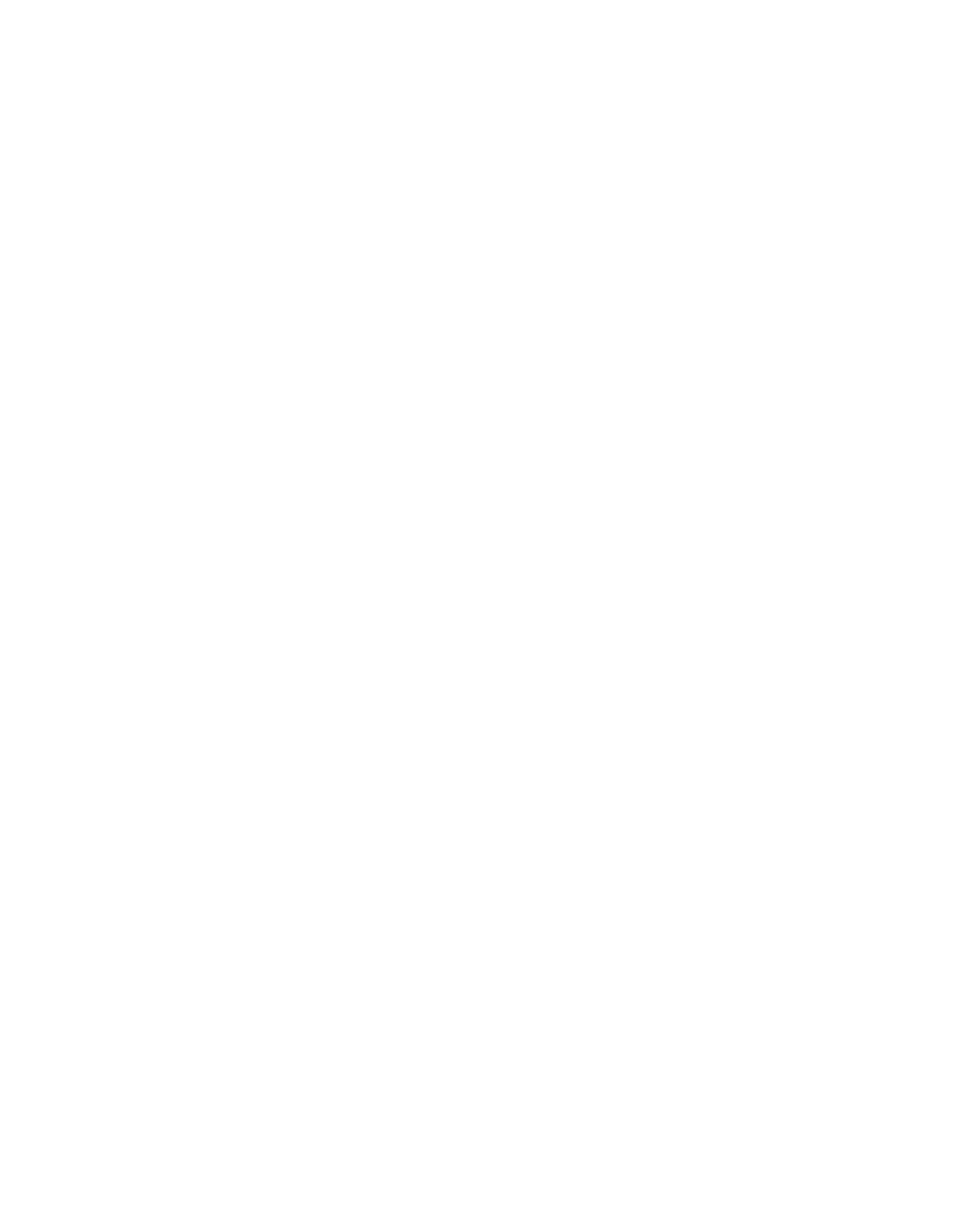## **3.0 BUDGET, SCHEDULE, AND MANAGEMENT**

The tasks associated with the Phase A Parking Management Plan are is anticipated to require 313 hours at a cost of \$40,075. The cost per task is shown below.

#### **FIGURE 5: PHASE A BUDGET**

<span id="page-11-0"></span>

|                   |                                                                     | R <sub>5G</sub> |                                 |                     |          |              | Desman    |              |                   |
|-------------------|---------------------------------------------------------------------|-----------------|---------------------------------|---------------------|----------|--------------|-----------|--------------|-------------------|
|                   |                                                                     | Slason          | Mack                            | Lee                 | Culp     | Freeman      | HIII      |              |                   |
|                   |                                                                     | <b>Director</b> | Sr. Engineer/<br><b>Planner</b> | Project<br>Engineer | GIS Lead | Analyst      | Principal | Fee Per Task |                   |
| Task 0            | Project Initiation Meeting and Phase A Project<br><b>Management</b> | з               | 4                               |                     |          | $\mathbf{z}$ | 5.        |              |                   |
| Task 1            | Determine Geographic Scope                                          |                 |                                 |                     |          |              |           |              |                   |
|                   | Confirm Project Extents                                             | z               | z                               |                     |          | ı            | z         |              |                   |
| Task <sub>2</sub> | Determine Existing Conditions                                       |                 |                                 |                     |          |              |           |              |                   |
|                   | Desktop Inventory of Parking Spaces (code in GIS)                   | ı               | 2                               |                     | 4        | 16           |           |              |                   |
|                   | Land use inputs                                                     | z               | 2                               | 12                  | 4        | 8            |           |              |                   |
|                   | Desktop Shared Parking Analysis                                     |                 | 16                              | 40                  | 40       | 8            |           |              |                   |
|                   | Previous data and calibration                                       | 4               | 16                              | 12                  | 24       | 24           |           |              |                   |
|                   | Evaluate the data                                                   |                 | 16                              | 8                   |          |              | Δ         |              |                   |
|                   | Committee meeting (presentation, summary, memo)                     | 4               | 16                              |                     |          | 4            |           |              |                   |
|                   |                                                                     |                 |                                 |                     |          |              |           |              |                   |
|                   | Direct                                                              |                 |                                 |                     |          |              |           |              |                   |
|                   | OH (180.71%)                                                        |                 |                                 |                     |          |              |           |              |                   |
|                   | Fee(10%)                                                            |                 |                                 |                     |          |              |           |              |                   |
|                   | Hourly Rate                                                         |                 |                                 |                     |          |              |           | Totals       |                   |
|                   | Fee per staff                                                       |                 |                                 |                     |          |              |           | \$40,075.52  | Task Fee          |
|                   | Hours per staff                                                     | 21              | 74                              | 72                  | 72       | 63           | 11        | 313          | <b>Task Hours</b> |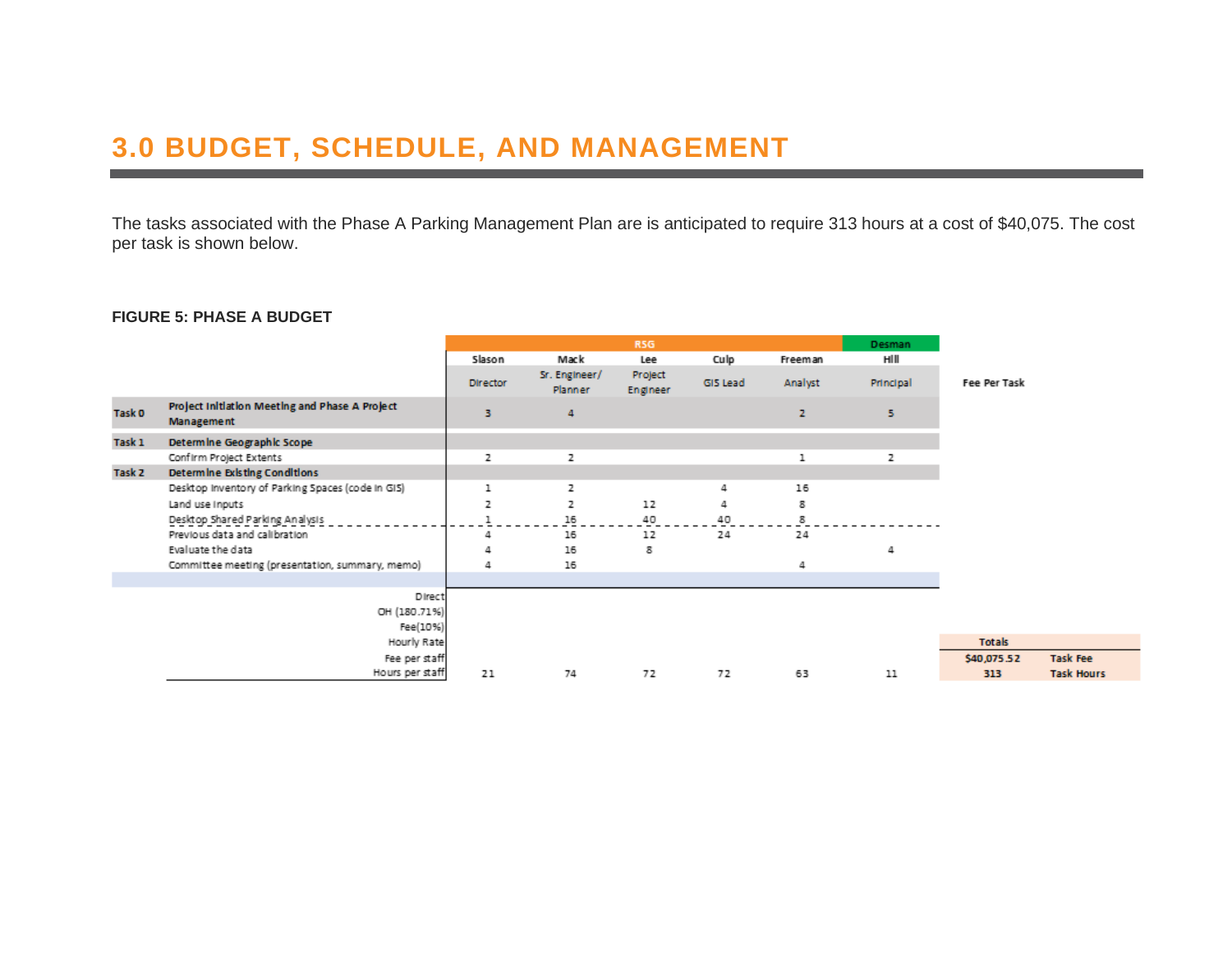The overall Parking Management Plan is required to be completed by early October to inform the paving design for Winooski Avenue which will be completed by end of 2021. With that schedule in mind, this Phase A work is anticipated to be complete by June 2021. This schedule gives two months (March and April) to collect data and calibrate the parking model and then the month of May to use the model to explore and evaluate the data under a variety of conditions. Two Committee meetings are anticipated, one at the beginning to review and inform the final scope of work and one near the completion of Phase A. The second meeting will focus on how the tool is operating and how will be combined with other quantitative as well as qualitative evaluation processes to inform the outcomes of this plan.

| Tasks                     | 2021 |   |  |  |  |  |  |  |
|---------------------------|------|---|--|--|--|--|--|--|
|                           |      | м |  |  |  |  |  |  |
| <b>Study Area</b>         |      |   |  |  |  |  |  |  |
| <b>Parking Model</b>      |      |   |  |  |  |  |  |  |
| <b>Existing Land Use</b>  |      |   |  |  |  |  |  |  |
| <b>Existing Supply</b>    |      |   |  |  |  |  |  |  |
| Calibration               |      |   |  |  |  |  |  |  |
| <b>Evaluate the Model</b> |      |   |  |  |  |  |  |  |
| Meetings                  |      |   |  |  |  |  |  |  |

#### **FIGURE 6: PHASE A SCHEDULE**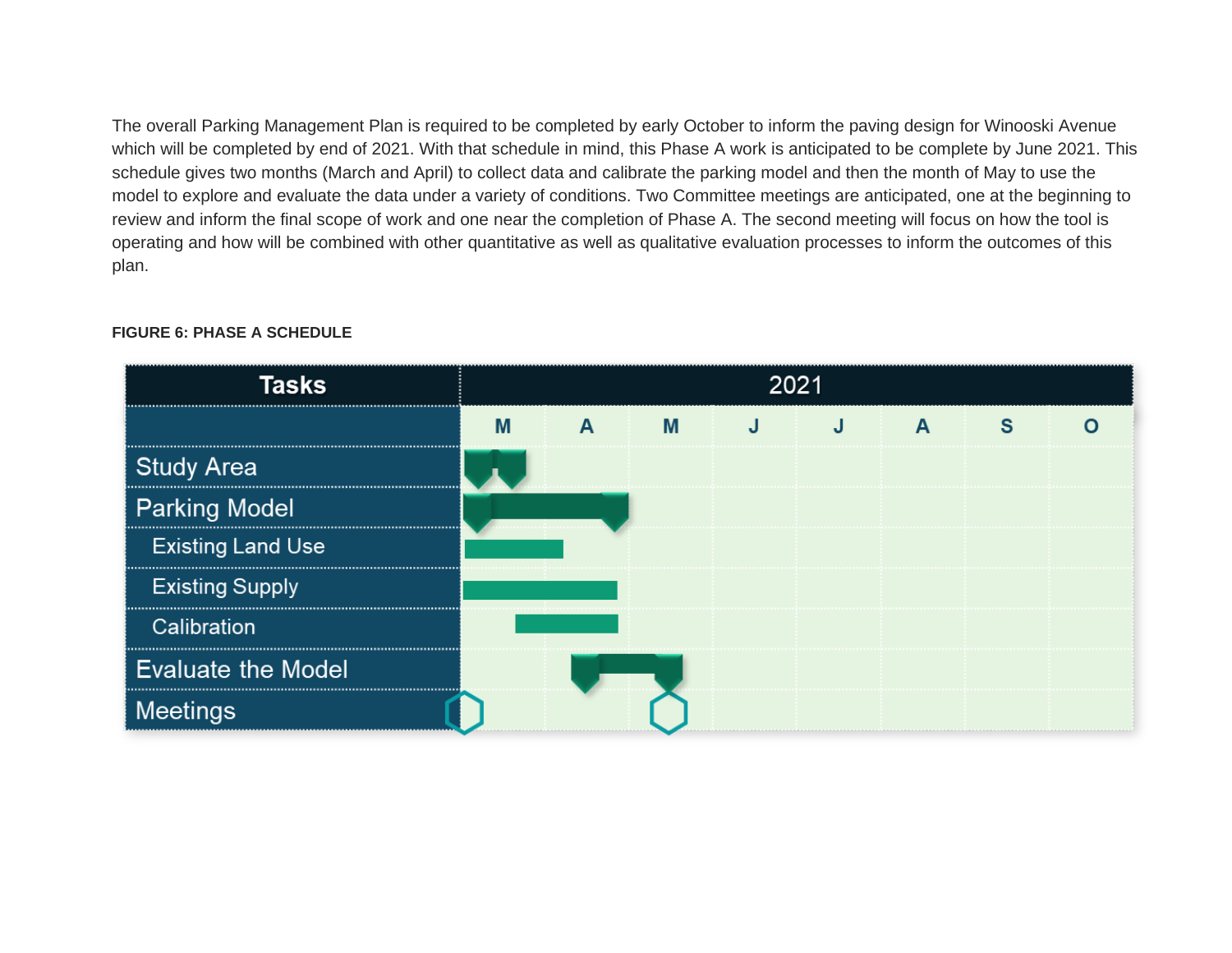### **Management**

<span id="page-13-0"></span>Corey Mack will be the overall project manager and be the point of contact for day to day matters on the project. Jonathan Slason will oversee the project and provide technical support to the team. The project will be managed out of Burlington office.

Andy Hill from DESMAN will participate and assist in the review of the validation of the parking model relative to national and local conditions given his many years of parking studies in the Burlington area.